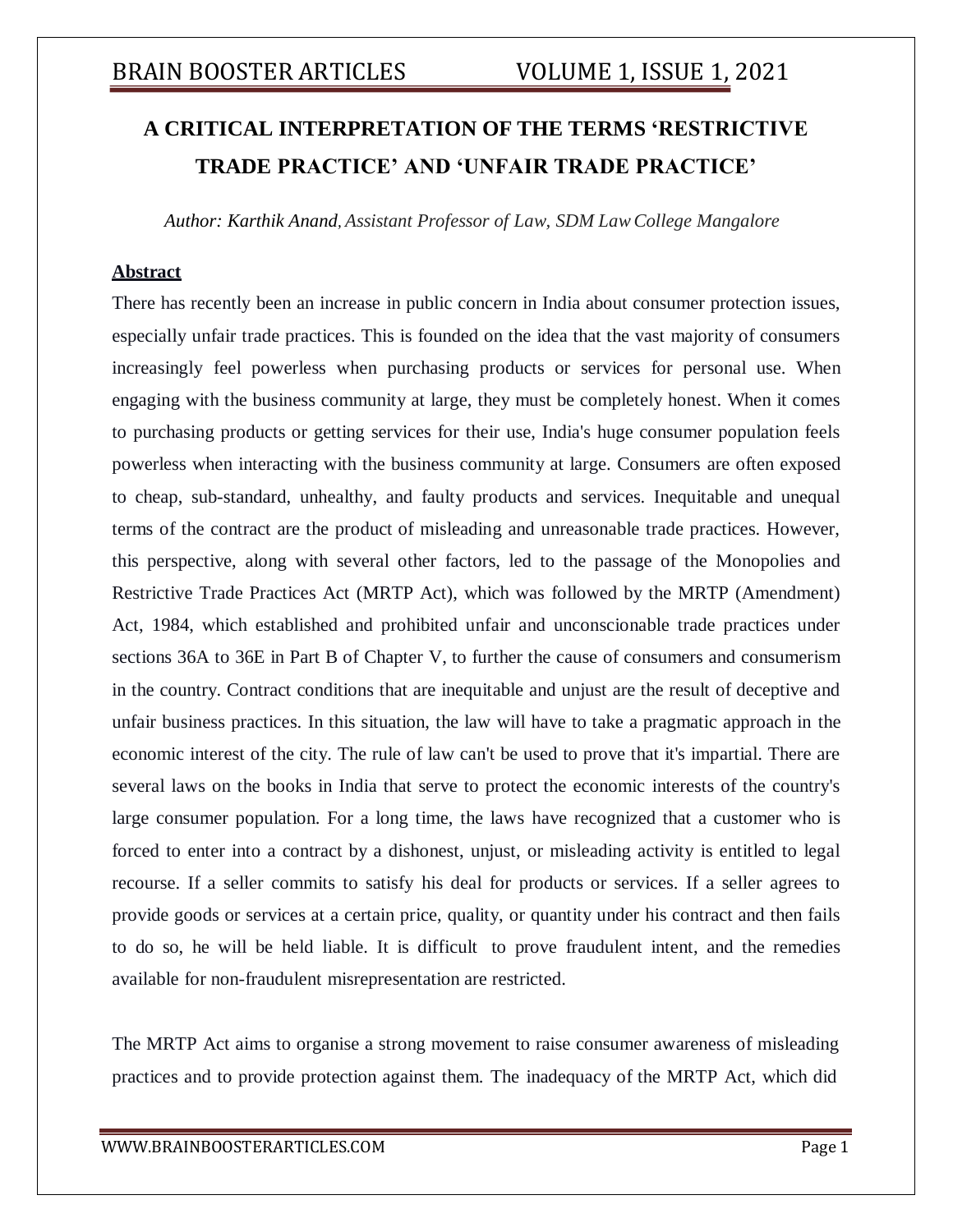not have any curb, review, or monitor on unfair trade practises, was brought to light by the Act's operation after 1969. In its Fourth Annual Administrative Report (1974) on the functioning of the MRTP Act, the MRTP Commission stated that the concepts of Monopolistic and Restrictive Trade Practices are inadequate because certain disruptive and deceptive trade practises fall outside of their purview, and therefore the Act is unable to provide the required safeguards to the public. Therefore, its important to understand the terms like Unfair Trade Practice and Restrictive Trade Practice.

### **Introduction**

Competition policy is about applying rules to make sure businesses and companies compete fairly with each other. This encourages enterprise and efficiency, creates a wider choice for consumers and helps reduce prices and improve quality. In other words, competition in the market promotes efficiency, encourages innovation, leads to higher productivity, punishes the laggards, facilitates better governance, boosts choice, improves quality, reduces costs and ensures availability of goods in abundance with acceptable quality at an affordable price.

In liberalised India, competitive thrust in the economy has got directed into two spheres. At the top end, firms have merged and amalgamated to enlarge the firm size, market share and resource base. Two, firms have got into aggressive and competitive trade practices to entice the customers. These practices raise questions about truthfulness and fairness of representation of products, services, advertisement, and schemes and modalities for promotion of products and services.

In a profit motive world, the market operators create a monopoly over their respective markets by resorting to various strategies to prevent fair competitions. The restrictive trade practice and unfair trade practices are such strategies used by the market operators to prevent fair competition in the market. Any strategy used by market operators to restrict competition within a given market is termed as a **Restrictive Trade Practice**. The term **unfair trade practices** is a general definition, which encompasses, in its most common use, various deceptive, fraudulent, or otherwise injurious trade practices and mainly refers to practices that directly affect consumers.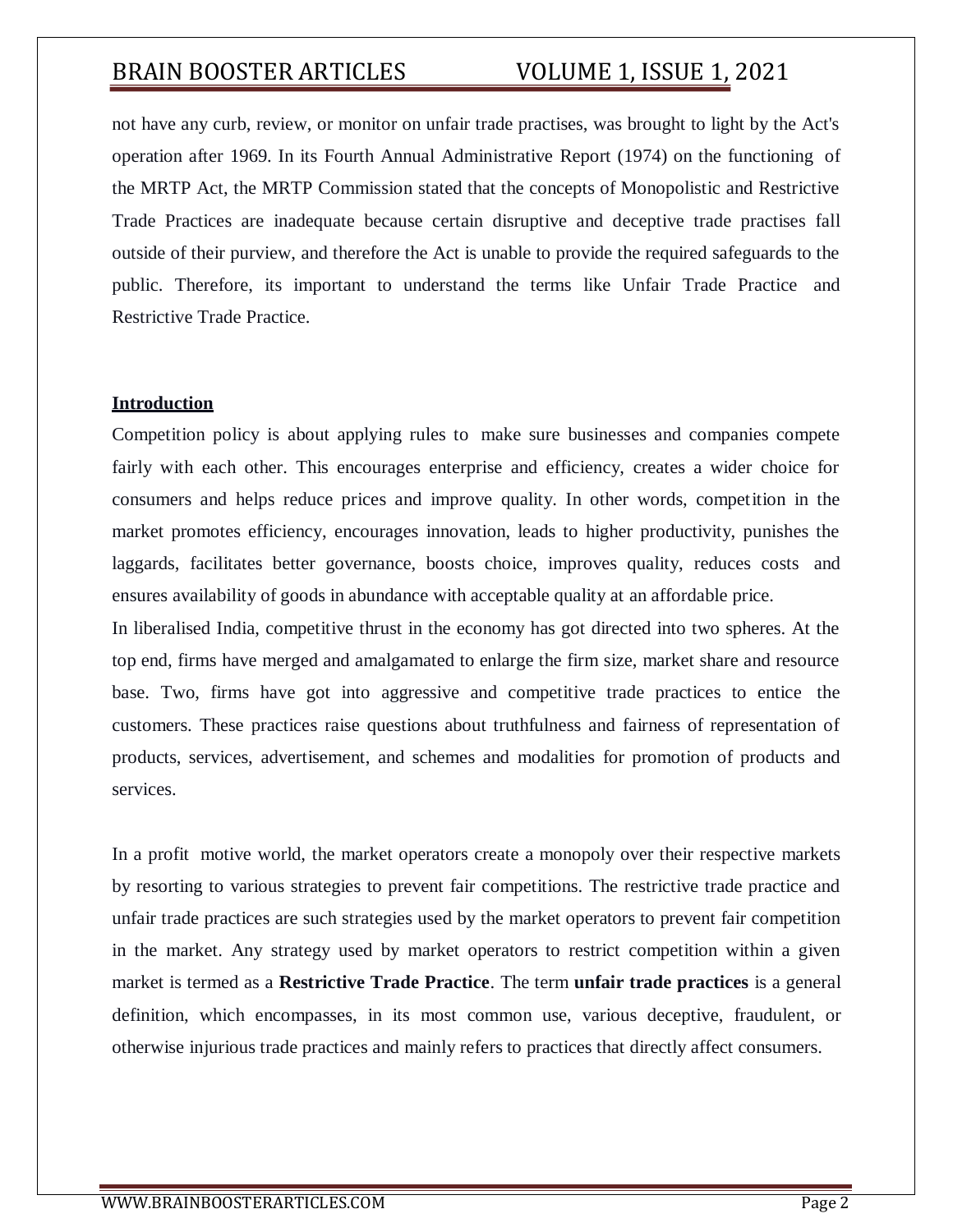Due to the increase in these unhealthy activities that ultimately lead to consumer exploitation, there was a need felt to regulate market operations. Thereby the Government enacted various legislations such as the Monopolies and Restrictive Trade Practice Act 1969, the Consumer Protection Act 1986 and the Competition Act 2002 to control the anticompetitive strategies adopted in the market.

The laws governing unfair competition serve five purposes. They are:

- 1. First, it protects the economic, intellectual, and creative investments made by businesses in distinguishing themselves and their products.
- 2. Second, it preserves the goodwill that businesses have established with consumers.
- 3. Third, it deters businesses from appropriating the goodwill of their competitors.
- 4. Fourth, it promotes clarity and stability by encouraging consumers to rely on a merchant's goodwill and reputation when evaluating the quality of rival products and, lastly,
- 5. it increases competition by providing businesses with incentives to offer better goods and services than others in the same field.

Thus, the law governing unfair competition covers both, the interest of consumers as well as the business enterprises and competing firms.

### **The Monopolies and Restrictive Trade Practice Act 1969**

The Monopolies and Restrictive Trade Practices Act, 1969, (MRTP) was enacted to prevent monopolies and restrictive trade practices in the economy. The MRTP Act, 1969 has its genesis in the Directive Principles of State Policy embodied in the Constitution of India. Clauses (b) and (c) of Article 39 of the Constitution lay down that, the State shall direct its policy towards ensuring:

● That the ownership and control of material resources of the community are so distributed as to best serve the common good; and

• That the operation of the economic system does not result in the concentration of wealth and means of production to the common detriment.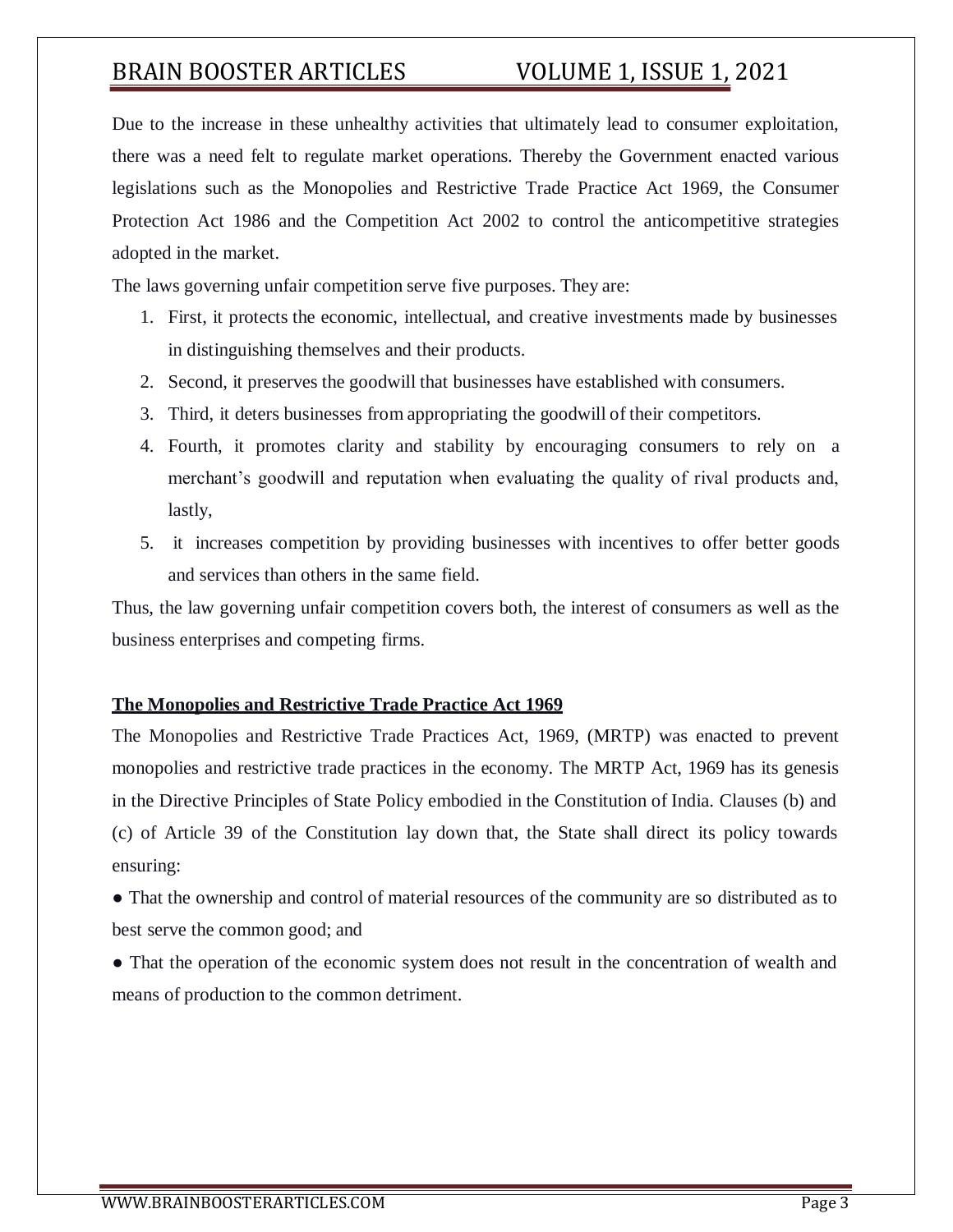The MRTP, 1969, aimed to prevent the concentration of economic power to the common detriment, provide for control of monopolies and probation of monopolistic, restrictive and unfair trade practice, and protect consumer interest i.e

a) To ensure that the operation of the economic system does not result in the concentration of economic power in hands of few,

b) To provide for the control of monopolies, and

c) To prohibit monopolistic and restrictive trade practices.

In 1984, the High-powered expert committee report of Justice Sachar recommended a separate chapter to be added to the MRTP act defining UTPS essentially in the interests of consumers and recommended regulating advertising and representation to consumers to prevent deception and create transparency. Therefore, in 1984, the MRTP Act was amended to add a chapter on Unfair Trade Practices. The MRTP Act created a body called the Director-General of Investigation and Registration (DGIR). On a complaint or its own, the DGIR could investigate a claim of restrictive or unfair trade practice. The MRTP creates a judicial body called the Monopolies and Restrictive Trade Practices Commission. The DGIR was to take cases before the benches of the Commission. The Commission, on judging a practice to be an unfair trade practice, could order the offending party to cease the practice.

Further, in 1991 the economic regulations resulted in the amendment of the Act, which resulted in more emphasis on the prohibition of restrictive trade practices, unfair trade practices and monopolistic trade practices. However, the MRTP Act lacked in addressing various strategies like Abuse of dominance, Cartel formation, collusion and price-fixing, Bid rigging, Boycotts and refusal to deal and Predatory pricing. Furthermore, the large numbers of judicial interpretations and case laws affected the very intent of the MRTP Act.

### In February 1999, the Finance Minister in the budget speech observed:

"*The MRTP act has become obsolete in certain areas in the light of the national economic developments relating to competition laws. We need to shift our focus from curbing monopolies to promoting competition. The government has decided to appoint a committee to examine this range of issues and propose a modern competition law suitable for our conditions."*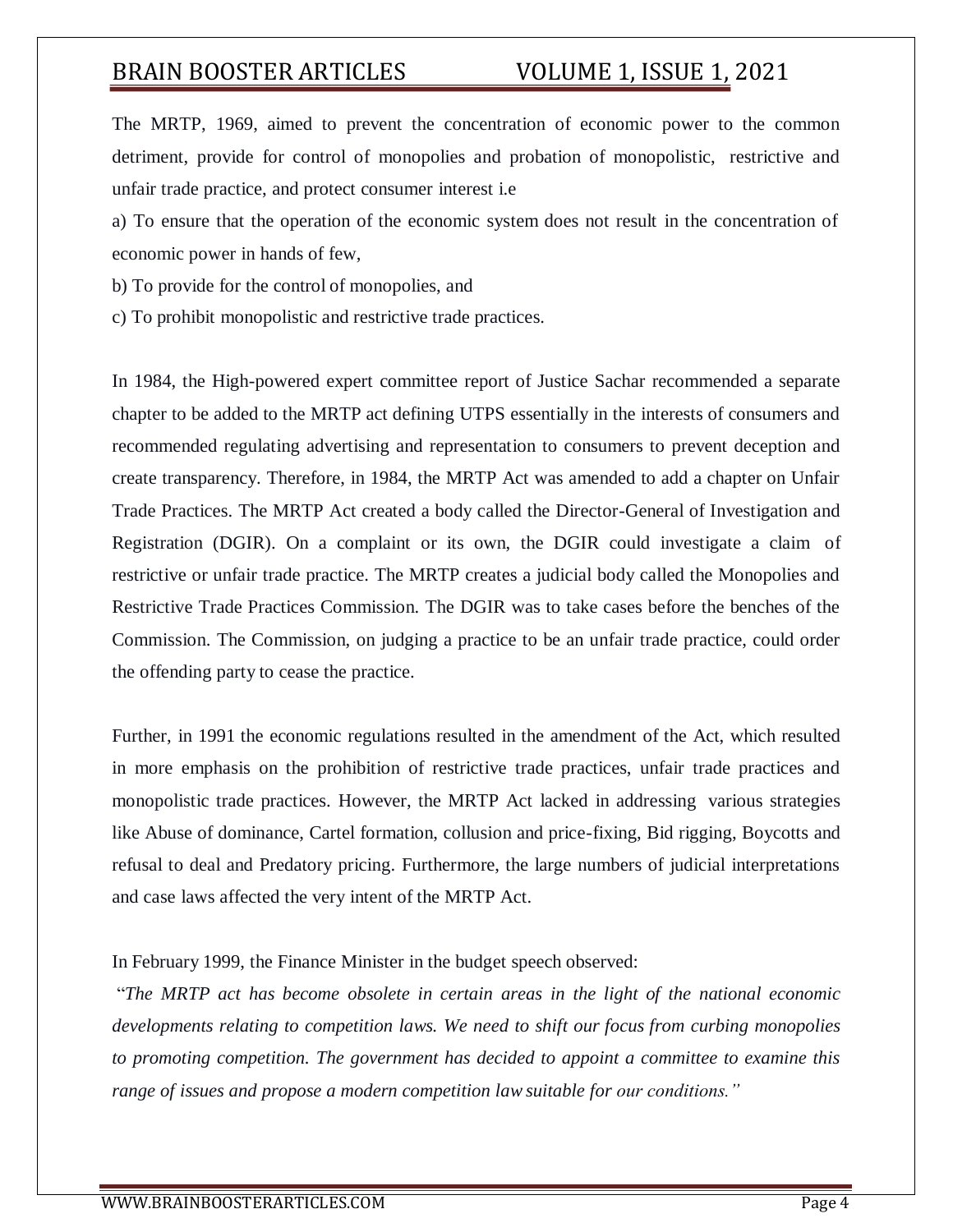Therefore, the Government appointed a high-level committee to advise a modern competition law for India in line with international developments and to suggest a legislative framework. The committee included competition experts, representatives of industry and consumers, economist, chartered accountant, advocate etc. Raghavan Committee reported hence resulted in the enactment of The Competition Law in the year 2002.

## **The Competition Act, 2002**

This Act was enacted to provide, keeping because of the economic development of the country, the establishment of a Commission with the following objectives:-

- Prevent practices from having an adverse effect on competition.
- Promote and sustain competition in markets.
- Protect the interests of consumers.
- Ensure freedom of trade carried on by other participants in markets in India

The Act of 2002 deals with

- a) Anti-Competition Agreements
- b) Abuse of Dominance
- c) Mergers, Amalgamations, Acquisitions And Takeovers
- d) Fostering Competition

This Act purely deals with all types of restrictive trade practices adopted by the market operators to prevent fair competition from the market.

## **The Restrictive Trade Practice**

A restrictive trade practice is generally one which has the effect of preventing, distorting or restricting competition. In particular, a practice that tends to obstruct the flow of capital or resources into the stream of production is an RTP.

The MRTP Act defines the term **'Restrictive trade practice'** as a trade practice that tends to bring about the manipulation of price or its conditions of delivery or to affect the flow of supplies in the market relating to goods or service in such a manner as to impose on the consumers' unjustified costs or restrictions and shall include-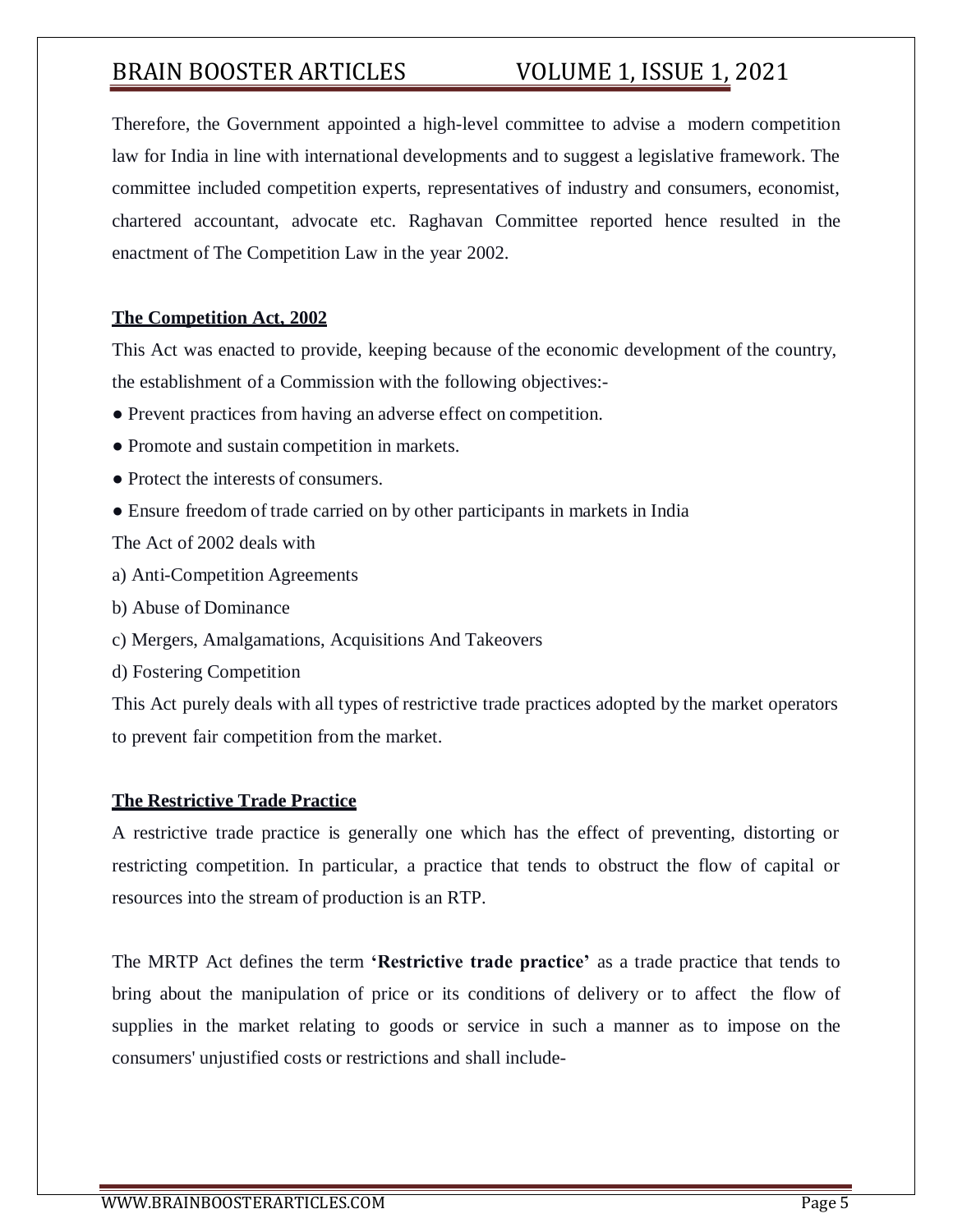(a) Delay beyond the period agreed to be a trader in the supply of such goods or in providing the services which have led or are likely to lead to a rise in the price;

(b) Any trade practice which requires a consumer to buy, hire or avail of any goods or, as the case may be serviced as-condition precedent to buying, hiring or availing of other goods or services<sup>1</sup>.

The Consumer Protection Act, 1986, defines the "restrictive trade practice" as a trade practice that tends to bring about the manipulation of price or conditions of delivery or to affect the flow of supplies in the market relating to goods or services in such a manner as to impose on the consumers' unjustified costs or restrictions and shall include<sup>2</sup>—

a) Delay beyond the period agreed to by a trader in the supply of such goods or in providing the services which have led or are likely to lead to a rise in the price;

b) Any trade practise which requires a consumer to buy, hire or avail of any goods or, as the case may be, services as a condition precedent to buying, hiring or availing of other goods or services. The Competition Act 2002 entirely deals with the concept of restrictive trade practices that are used by the market operators to monopolise their market. However, this Act does not define specifically the term 'Restrictive trade Practice'. The Act focuses on the different classes of restrictive trade practices such as anti-competitive agreement, abuse of dominance and merger and acquisitions and thereby foster healthy competition in the market.

The market operators resort to various forms of restrictive trade practices. They are:

- 1. **Refusal to deal**: Refusal to deal is one of several anti-competitive practices which includes any agreement which restricts, by any method the person or classes of persons to whom goods are sold or from whom goods are bought<sup>3</sup>.
- 2. **Tie-up sales**: The Wex Legal Dictionary defines **Tie-up sales** as an arrangement in which the seller conditions the sale of one product (the tying product) on the buyer's agreement to purchase a separate product (the tied product) from the seller. Alternatively,

 $<sup>1</sup>$  Section 2(O), the MRTP Act, 1969</sup>

<sup>2</sup> Section 2 (mn), COPRA Act, 1986

<sup>&</sup>lt;sup>3</sup> Section 4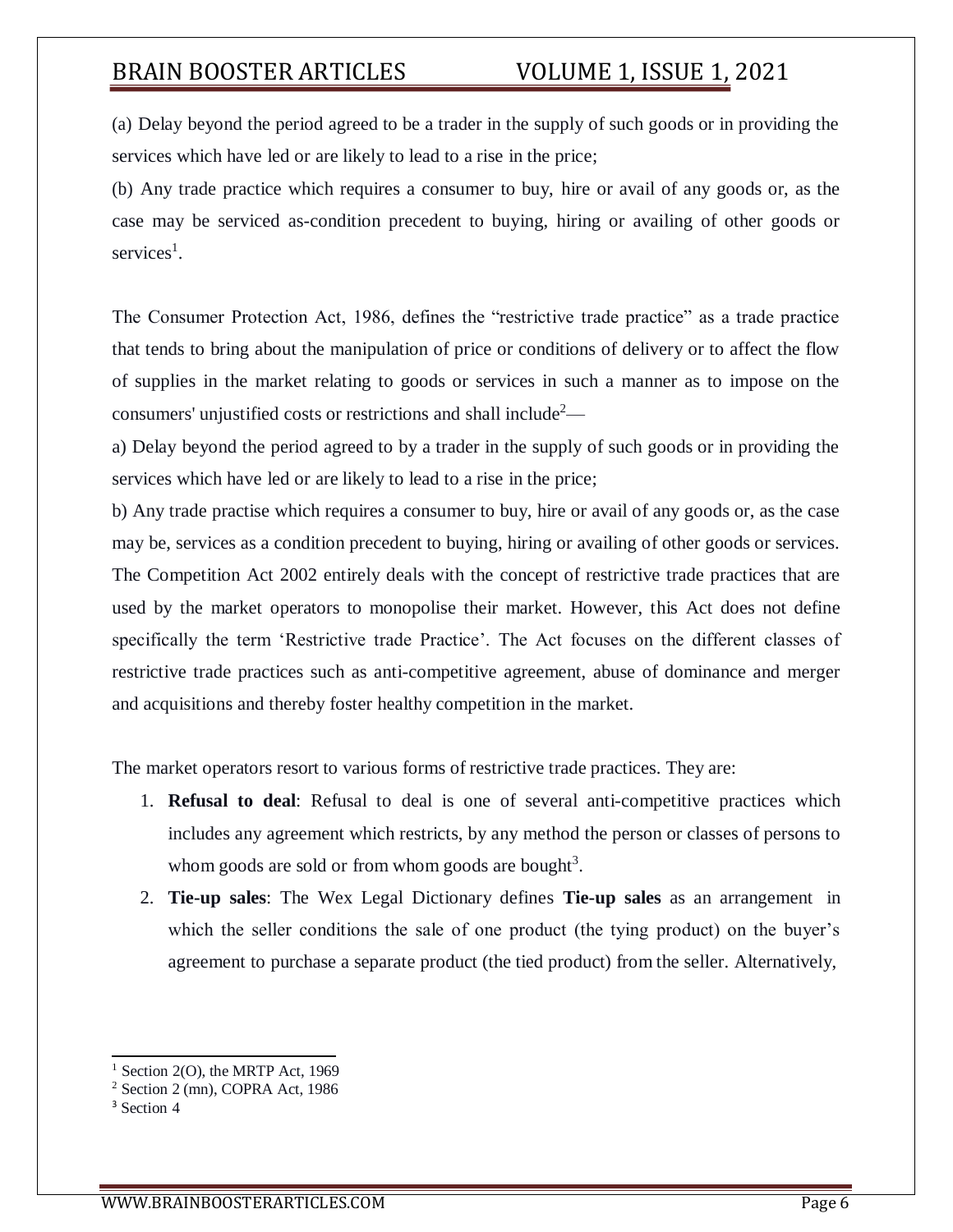it is also a tying arrangement when the seller conditions the sale of the tying product on the buyer's agreement not to purchase the tied product from any other seller<sup>4</sup>.

- 3. **Full line forcing**: In a full line forcing arrangement, the distributors are contractually obligated to sell a supplier's product line in its entirety. Importantly, though, distributors can carry the products of competing sellers as well<sup>5</sup>. This characteristic distinguishes fullline forcing from other tying arrangements and effectively insulates from per se illegality, provided the arrangement does not have a substantial effect on competition.
- 4. **Exclusive dealings**: In competition law, **exclusive dealings** refers to an arrangement whereby a retailer or wholesaler is 'tied' to purchase from the supplier on the understanding that no other distributor will be appointed or receive supplies in a given area.
- 5. **Concert or collusion-cartel**: A cartel arrangement is an arrangement between competing firms to control prices or exclude the entry of a new competitor in the market. It is a formal organization of sellers or buyers that agree to fix selling prices, purchase prices, or reduce production using a variety of tactics.
- 6. **Price discrimination**: Price discrimination is the practice of charging different persons different prices for the same goods or services.
- 7. **Predatory pricing**: It is a pricing strategy where a product or service is set at a very low price, intending to drive competitors out of the market or create barriers to entry for potential new competitors.
- 8. **Resale price maintenance**: It is a practice whereby a manufacturer and its distributors agree that the distributors will sell the manufacturer's product at a certain price, at or above a price floor (minimum resale price maintenance) or at or below a price ceiling (maximum resale price maintenance)

The restrictive trade practice is dealt with under the Competition Act of 2002 under three categories, i.e., anti-competitive agreement, abuse of dominance and merger &acquisition. This Act has replaced its predecessor MRTP Act entirely.

<sup>4</sup> *Eastman Kodak* v *Image Technical Services, Inc.,* 504 U.S. 541 (1992)

<sup>5</sup> *Colorado Pump & Supply Co.* v *Febco, Inc.,* 472 F.2d 637, 640 (10th Cir. 1973)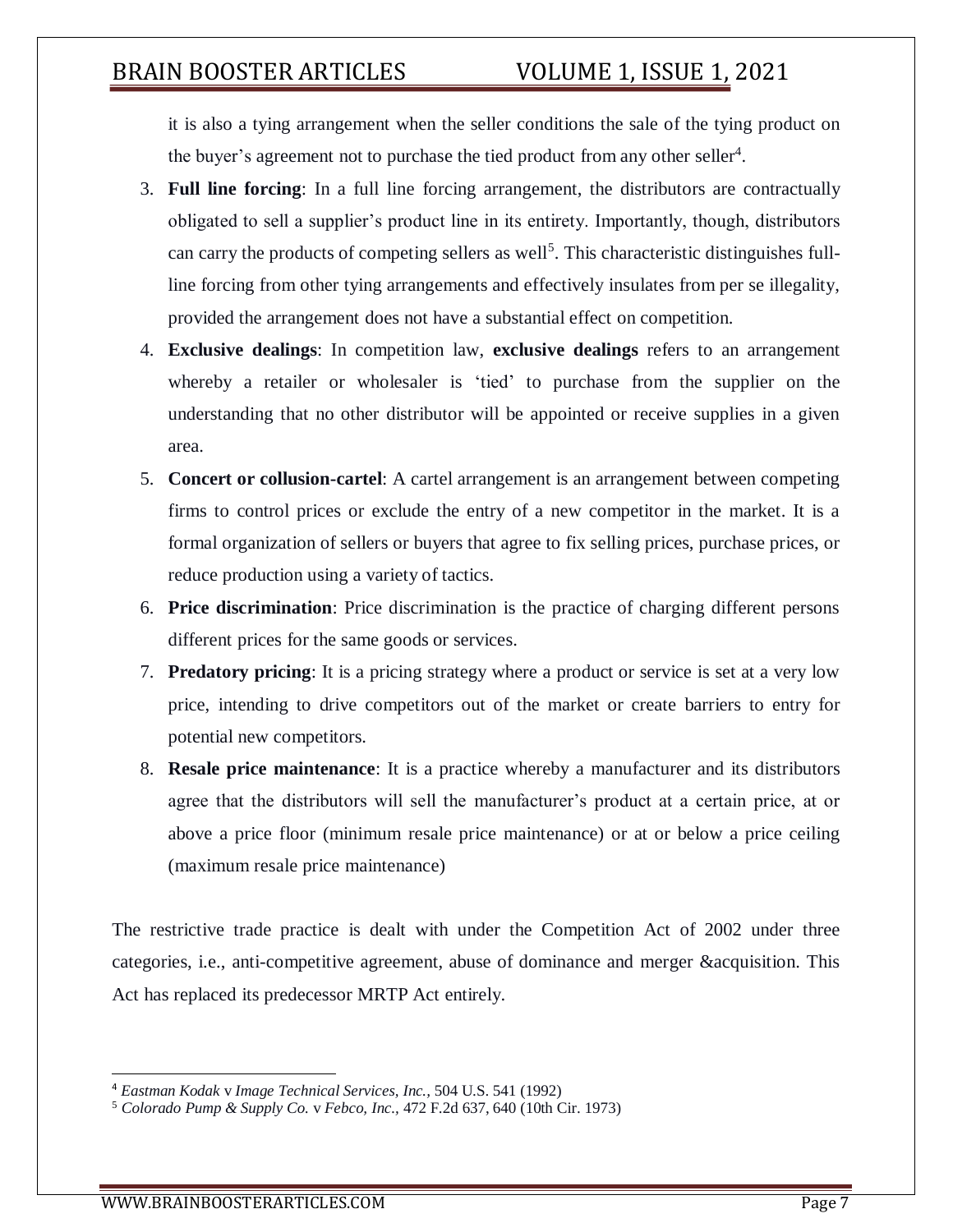**Abuse of Dominance**: Dominance not linked to any arithmetic figure of market share.

Dominance means a position of strength

enabling an enterprise to operate independently of competitive pressure and to appreciably affect

the relevant market, competition and consumers.

Abuse of dominance arises if an enterprise

- imposes unfair /discriminatory purchase or sale prices (including predatory prices)
- Limits production, markets or technical development
- Denies market access
- Concludes contracts subject to obligations having no connection with the subject of the contracts
- Uses dominance to move into or protect other markets

## **Unfair trade practices (UTPs)**

The term Unfair Trade Practice broadly refers to any fraudulent, deceptive or dishonest trade practise or business misrepresentation of the products or services that are being sold which is prohibited by a statute or has been recognized as actionable under the law by a judgment of the court. However, the term does not have a universal standard definition.

The treatment and definition of UTPs in a country are majorly derived from the nature of its markets. The analyses of how open or closed markets are in such a country, sale and purchase trend within that country, its domestic laws, level of restrictions imposed on the public authorities dealing with UTPs and other social and economic conditions decide the definition of UTP in such country. Because of this reason, there has been a fair amount of uncertainty across countries regarding how to deal with the concept of unfair trade practices, in theory as well as in practice.

Unfair trade practices encompass a broad array of torts, all of which involve economic injury brought on by deceptive or wrongful conduct. The legal theories that can be asserted include claims such as trade secret misappropriation, unfair competition, false advertising, palming-off, dilution and disparagement. The notion of "fairness" involved in the concept of UTPs also is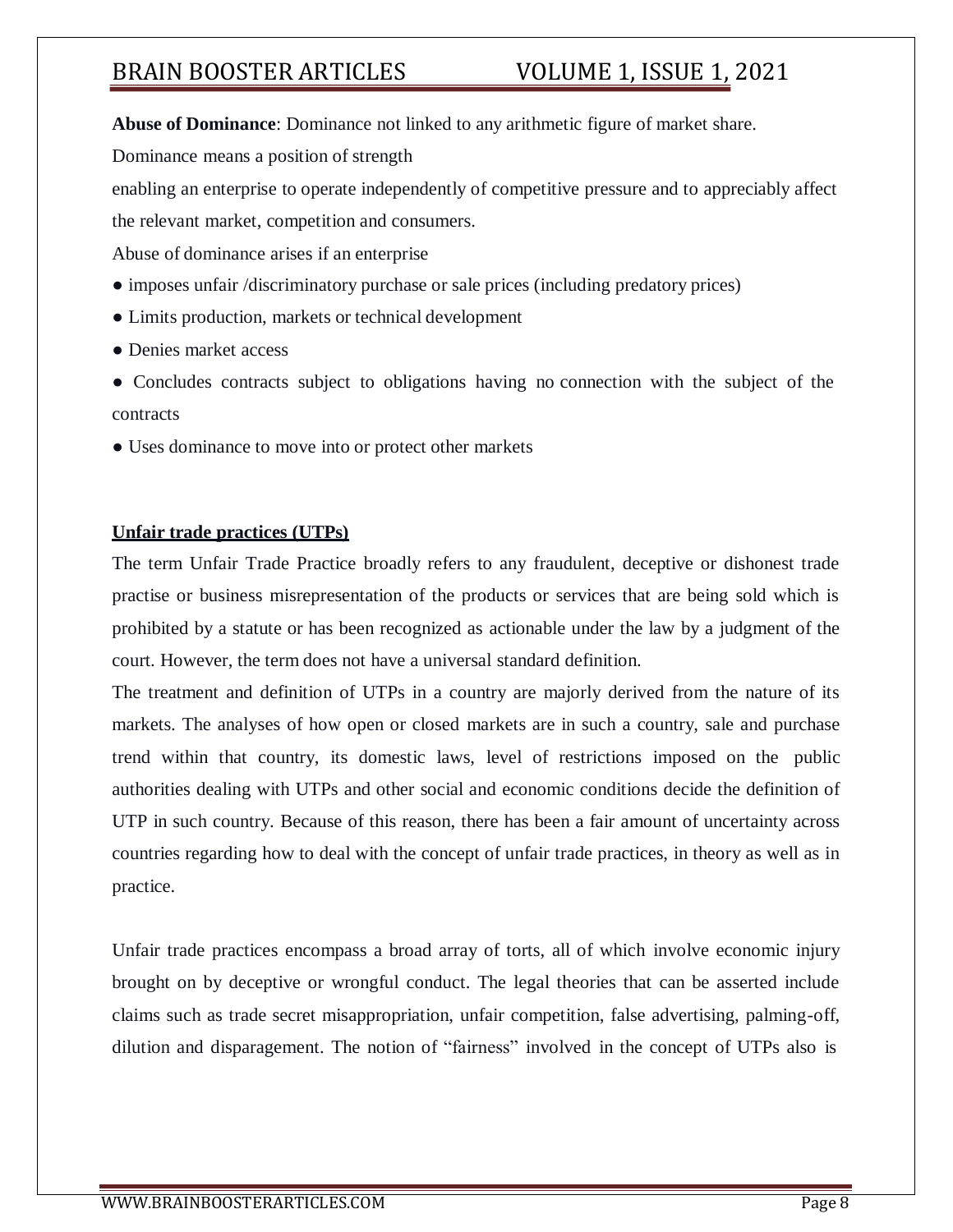analysed separately since it means different things to different groups of stakeholders and might vary according to contexts in a given market economy.

An Unfair trade practice means a trade practice, which, to promote any sale, use or supply of any goods or services, adopts unfair method, or unfair or deceptive practice. An unfair trade practice has the following effects on the consumers and the economy;

- 1. Impact on Price and Quality of Goods and Services
- 2. Impact on Micro, Small and Medium Enterprises
- 3. Impact on Consumer Confidence

In India, till 2002, the MRTP Act, which was enacted to prevent monopolies and restrictive trade practices in India, was the foremost legislation to deal with unfair trade practices in the country. Before 1984, the MRTP Act contained no provisions for the protection of consumers against false or misleading advertisements or other similar unfair trade practices. The Sachar Committee recommended that a separate chapter should be added to the MRTP Act defining various unfair trade practices so that the consumer, the manufacturer, the supplier, the trader and other persons in the market can conveniently identify the practices.

The 1984 amendment also created a new authority in form of an independent body known as the Director-General of Investigation and Registration (**DGIR) which was supposed to work closely with MRTP Commission and based on a complaint, or** *suo motu, DGIR was entitled to investigate into a claim of a restrictive or an unfair trade practice as listed out in Section 36A of the MRTP Act and bring the matter before the MRTP Commission (MRTPC) established under the MRTP Act to assess the need for MRTP to initiate an enquiry.*

The MRTP, on determining a practice to be unfair, was entitled to order the offending party to cease the practice under Section 36D of the MRTP Act, if the practice was found to be 'prejudicial to the public interest or the interest of any consumer or consumers generally'. Apart from MRTP taking *suo motu action, the other people who can approach MRTP with a complaint under the MRTP Act included the individual consumer, trade associations and registered association of consumers.*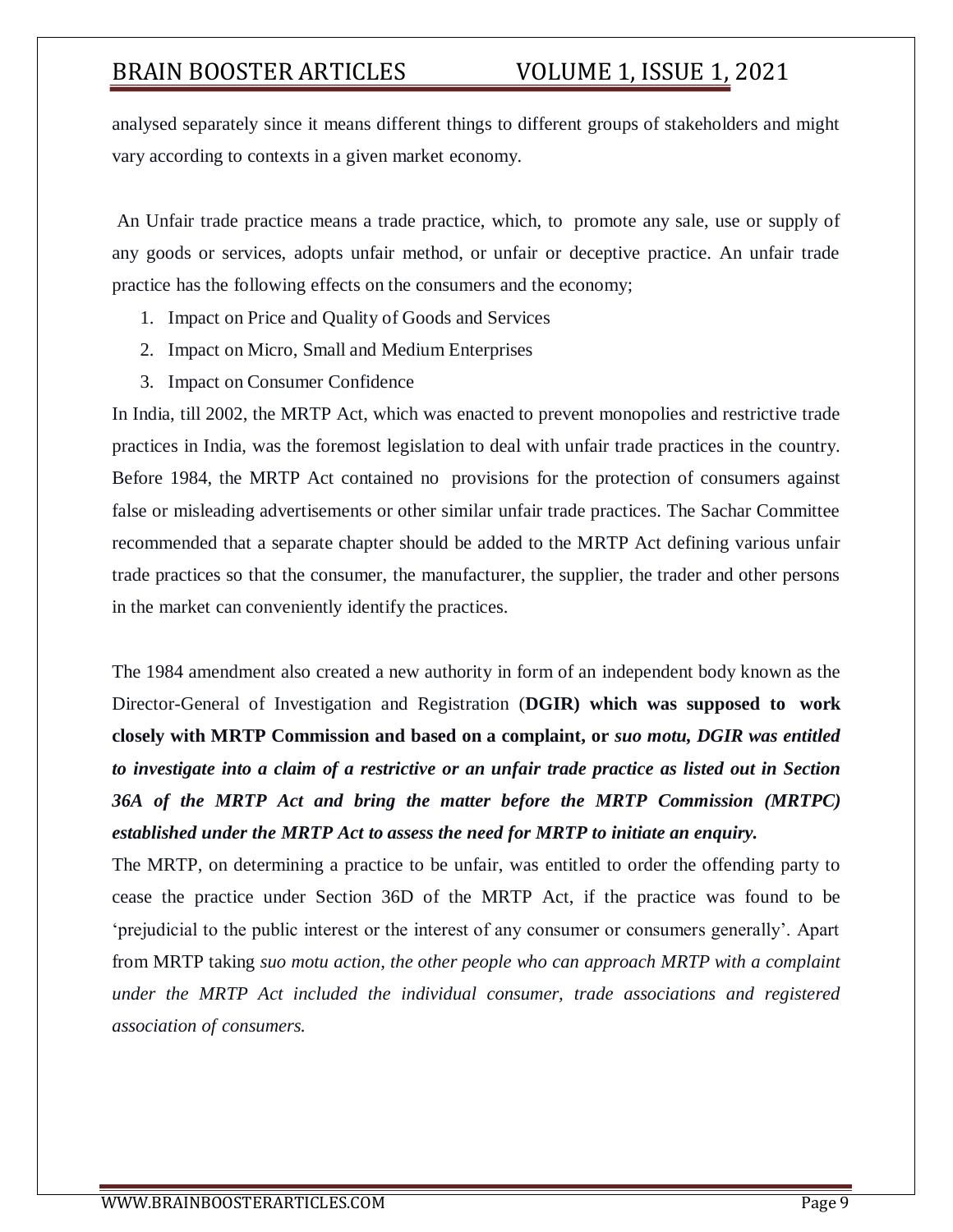According to the replacement of the Monopolies and Restrictive Trade Practices Act, 1969 (**MRTP Act) by the Competition Act, 2002 (the Competition Act), clarity emerged that UTPs would continue to be dealt with under the Consumer Protection Act, 1986 (COPRA**). Section 36-A defines unfair trade practices and covers the five types of practices that are regarded as unfair trade practices in certain situations. These practices are:

- Misleading advertisements and false representations
- Bargain sale
- Offering gifts or prizes and conducting promotional contests
- Supplying goods not adapting to product safety standards
- Hoarding or destruction of goods, or refusal to sell the goods
- fraudulent use of another's trademark, firm name, or product labelling or packaging; and
- unauthorised receipt, use or dissemination of confidential scientific, technical, production and business or trade information.

The remedies available under this act are Temporary Injunction and Compensation. The Act provides a three-tier redressal mechanism in addition to other resources that are available.

Many instances of unfair trade practices are witnessed in the country almost every day. A case for violation of Drugs & Cosmetics Act, 1940 was imposed on the manufacturing unit of the Thrissur-based manufacturer of 'AyurKizhi' (an external heat therapy kit), Institute of Indian Therapy (Ayur Care) for manufacturing and selling the product, AyurKizhi, as a branded item without a licence. According to the Kerala Ayurveda Drugs Control Department, it had given separate license for 'AyurKizhi Oil' and 'AyurKizhi Powder', but no licence had been given exclusively for the single product 'AyurKizhi Kit'. Since the company had been giving wide publicity to their products involving cricket players, hence a case of violation of the Drugs and Magical Remedies (Objectionable Advertisement) Act was also registered<sup>6</sup>.

Similarly, in the case of Pooja Roy v. Krishnango Bhattacharya<sup>7</sup>, M/s Kasko India, a wholesale license drug dealer was charged for engaging in altering the original labels of the manufacturer and pasting freshly printed labels extending the expiry date and selling spurious drugs.

<sup>&</sup>lt;sup>6</sup> "Kerala drugs Dept raids 'AyurKizhi' Unit: Case Registered for Violation of D&C Act", April 14, 2011, source: [http://ayurbhishak.wordpress.com/2011/04/14/%E2%99%A3-kerala-drugs-dept](http://ayurbhishak.wordpress.com/2011/04/14/%E2%99%A3-kerala-drugs-dept-)raids-ayur-kizhi-unit-case-gistered-for-violation-of-dc-act/, accessed on October 10, 2012

<sup>7</sup> Calcutta High Court, 2008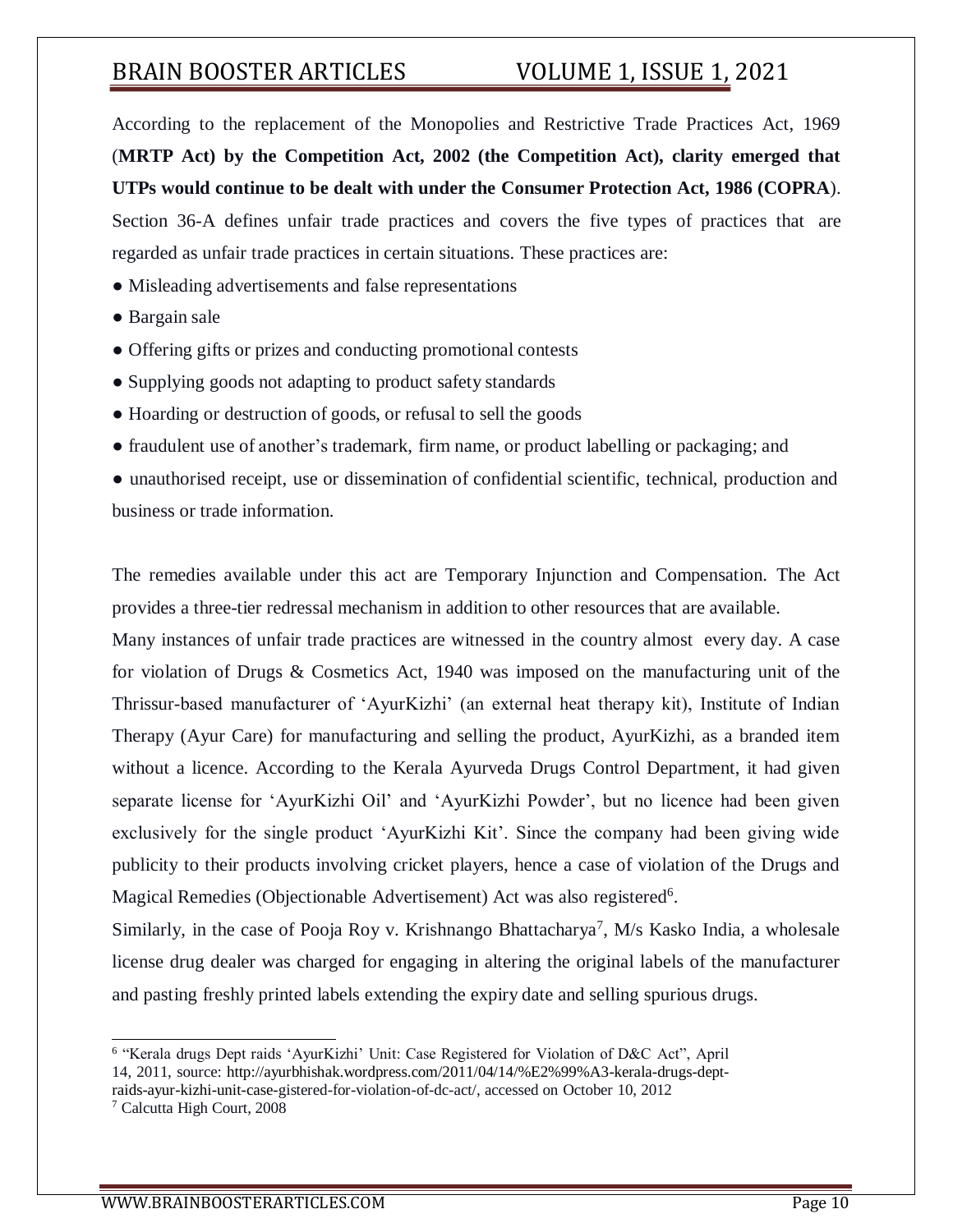Apart from COPRA, some of the important laws and regulations to deal with such UTPs in the various sectors are as follows:

● **The Drugs and Magic Remedies (Objectionable Advertisements) Act, 1954**: It prohibits advertisements for products and services claiming to cure certain medical conditions. The law prohibits advertisements promising magical cure for any ailment or disease and the rules specify the diseases and ailments that cannot be advertised. However, the enforcement of the law by the state authorities seems to be poor, as a result of which one finds several advertisements in the print media. Additionally, the Act also does not cover advertisements that appear in various media about health gadgets of unproven efficiency, like tummy trimmers and gadgets to increase height. This Act also does not provide for issuing corrective advertisements.

● **Drugs and Cosmetics Act, 1940**: The Act regulates the import, manufacture, distribution and sale of drugs and cosmetics in the country. There are very strict penalties for the manufacture and sale of adulterated or spurious drugs or drugs not of standard quality which are likely or cause death or grievances hurt to the user.

● **Whistleblower Policy**: Union Health Minister, Ghulam Nabi Azad announced in July 2009 India's ambitious Whistleblower Policy to handsomely reward those who help seize spurious, adulterated and misbranded drugs, cosmetics and medical devices.

• **Food Safety and Standards Act, 2006 (FSSA).** The Act which consolidates and repeals various acts and orders that have hitherto handled food-related issues in various Ministries and Departments seeks to consolidate the laws relating to food and to curb food adulteration by prescribing higher penalties for violation of food laws. FSSA came into effect on August 4, 2011.

● **Insurance Act, 1938 and relevant rules and regulations**: As per section 45 of the Insurance Act, two years from the date of the policy, an insurer can repudiate the policy on the ground that any material fact in the proposal or document is inaccurate or false. After the expiry of two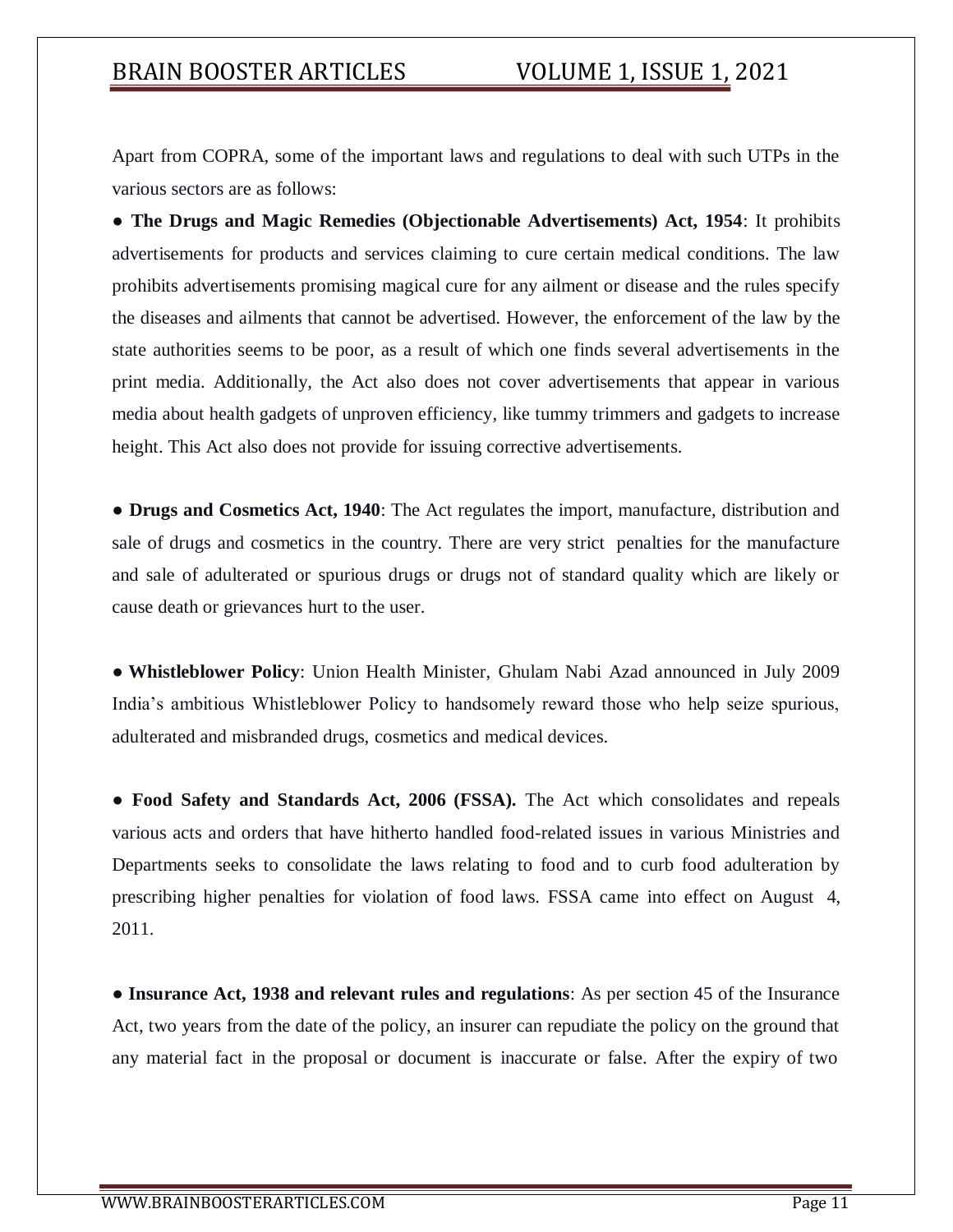years, an insurer can repudiate the policy on fulfilling all three conditions mentioned in section 45.

● **Insurance Regulatory and Development Authority Act, 1999 (IRDA Act) and relevant rules and regulations**: The IRDA Act has established the IRDA as a statutory regulator to regulate and promote the insurance industry in India and to protect the interests of holders of insurance policies.

● **The IRDA (Insurance Advertisements and Disclosure) Regulations, 2000**: The Regulations impose regulation on advertisements, lay down strict guidelines not only on the content of the advertisements issued by insurers and their intermediaries but also on their compliance.

● **The SEBI (Prohibition of Fraudulent and Unfair Trade Practices Relating to Securities Markets) Regulations, 2003** enables SEBI to investigate cases of market manipulation and fraudulent and unfair trade practices. As per the Regulations indulging in an act that creates the false or misleading appearance of trading in the securities market constitutes an unfair trade practice. The regulations specifically prohibit fraudulent dealings, market manipulation, misleading statements to induce the sale or purchase of securities, unfair trade practices relating to securities.

● **Prohibition of Unfair Practices in Technical Educational Institutions, Medical Educational Institutions and Universities Bill, 2010**, waiting to be passed in Parliament in the Winter Session. The Bill aims to provide an institutional mechanism for preventing, prohibiting and punishing unfair practices in technical and medical educational institutions and universities. As has been mentioned above, upon replacement of the MRTP Act by the Competition Act, 2002, the provisions relating to unfair trade practices were transferred from the MRTP Act to COPRA and not in the Competition Act. Although the provisions were merely copied, yet, in the course of being copied from the MRTP Act into the structure of the COPRA, the provisions acquired a new meaning.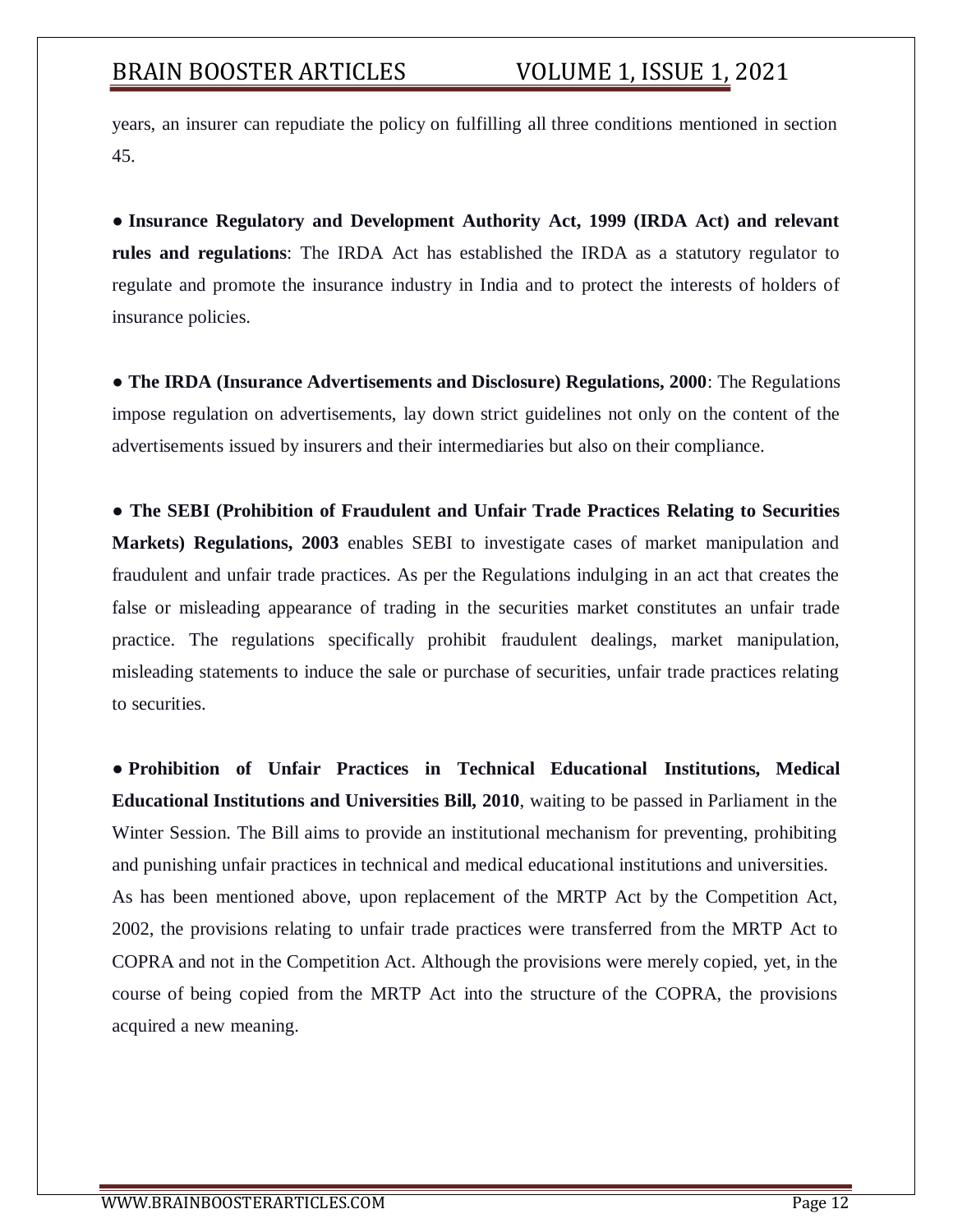Within COPRA, a 'consumer' only means any person who buys any goods or hires/avails of any service for a consideration which has been paid or promised or partly paid and partly promised and includes any user of such goods other than the person who obtains such goods or avails of such services for resale or any commercial purpose $8$ .

It is important to note that, 'commercial purpose' has been interpreted to protect the interest of small consumers who buy goods for self-employment to earn their livelihood, like a rickshaw puller buying rickshaw for self-employment, or a farmer purchasing fertilizer for his crops, or a taxi driver buying a car to run it as a taxi, etc. who fall within the definition of consumer<sup>9</sup>.

However, such interpretation excludes from the purview of COPRA, the big business houses carrying on business with the profit motive. COPRA fails to acknowledge that sale and purchase transactions do not only include purchasing of goods or availing services by a person for self but sometimes the goods or services are purchased by a person for reselling or other commercial purposes, such as to run another business and such purchasers also should have a remedy against UTPs under COPRA.

The Supreme Court observed that a purchase of goods could be said to be for a commercial purpose only if two conditions were satisfied, namely: (a) the goods must have been purchased for being used in some profit-making activity on a large scale; and (b) there should be close and direct nexus between the purchase of goods and the profit-making activity. It was held that Laxmi Engineering Works was purchasing a machine with a commercial purpose and therefore did not fall within the definition of consumer<sup>10</sup>. Therefore, the companies engaging in a salepurchase agreement with a commercial purpose or with a purpose to resale the purchased good do not have any direct remedy under COPRA.

As a result, under COPRA, although a particular user of goods or services who is injured due to such UTPs can approach the consumer forum directly or through a consumer association or

<sup>8</sup> Section 2 (d) of COPRA

<sup>9</sup> Synco Textiles Pvt Ltd *v. Greaves Cotton & Co. Ltd* (1991) CPJ 499

<sup>10</sup> *Laxmi Engineering Works v. P S G Industrial Institute*, 1995 SCC (3) 583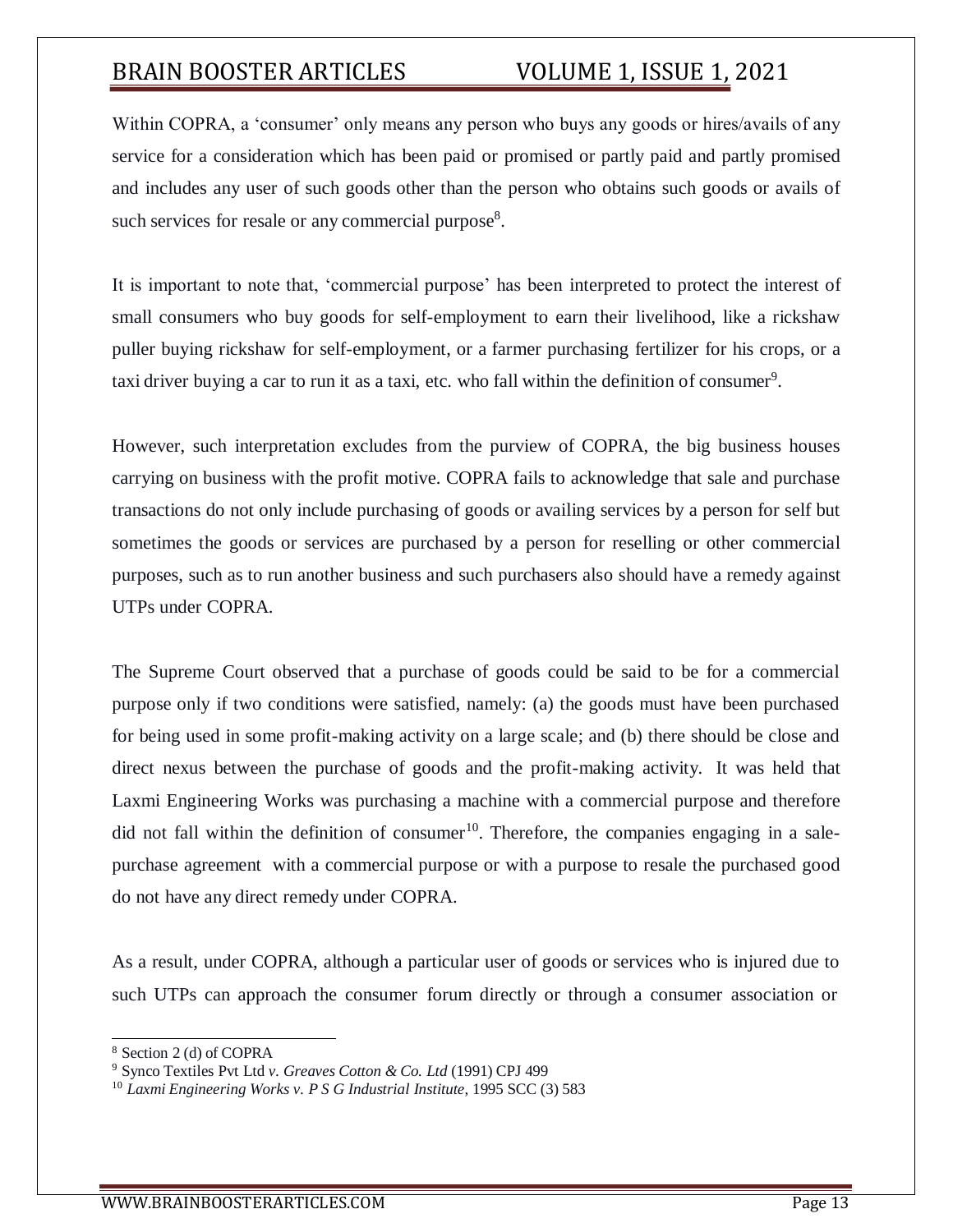central government/state governments, any company which purchases goods/services for resale or other commercial purposes cannot qualify as 'consumers' and cannot take up a case of an Unfair Trade Practice before a consumer forum.

### **The Consumer Protection (Amendment) Bill, 2011**

The Consumer Protection (Amendment) Bill, 2011 was introduced in the Lok Sabha on December 16, 2011, by Mr. K.V. Thomas. It has been referred to the Standing Committee on Food, Consumer Affairs and Public Distribution.

The Bill defines unfair contract to include a contract that has one or more of the following clauses (a) excessive security deposit; (b) imposition of disproportionate penalty; (c) refusal to accept early repayment of debt and; (d) termination of the contract without reasonable cause.

Under the Bill, unfair trade practice includes (i) a failure to take back the goods or withdraw the services within 30 days after the receipt of the goods by the consumer; and (ii) disclosure of confidential personal information.

### **Observations**

The restrictive trade practice and unfair practice (though regulated utilizing various laws) are still prevalent in society. One of the biggest challenges in dealing with these still lies within the general public. The common man is still not completely aware of his rights.

A consumer is vested with the right to information when he purchases a good or avails a service and big corporations, but a lack of awareness amongst the consumers about this right deprives him/her of enjoying this right and gives the power to the producers and the sellers to exploit the consumers. This unawareness does not even let the consumer realise that they are being cheated on by the sellers and bear the brunt of this exploitation.

UTPs remain an issue of low significance when compared to the high profile of other antitrust/competition issues, unfortunately. Part of the reason is that the value of UTP cases is smaller as compared to antitrust cases, and UTPs involve mostly the domestic consumers, SMEs – in essence, the small men. This, in consequence, leads to a situation where policy-making and law enforcement activities related to UTPs is not on the priority list of governments and to a